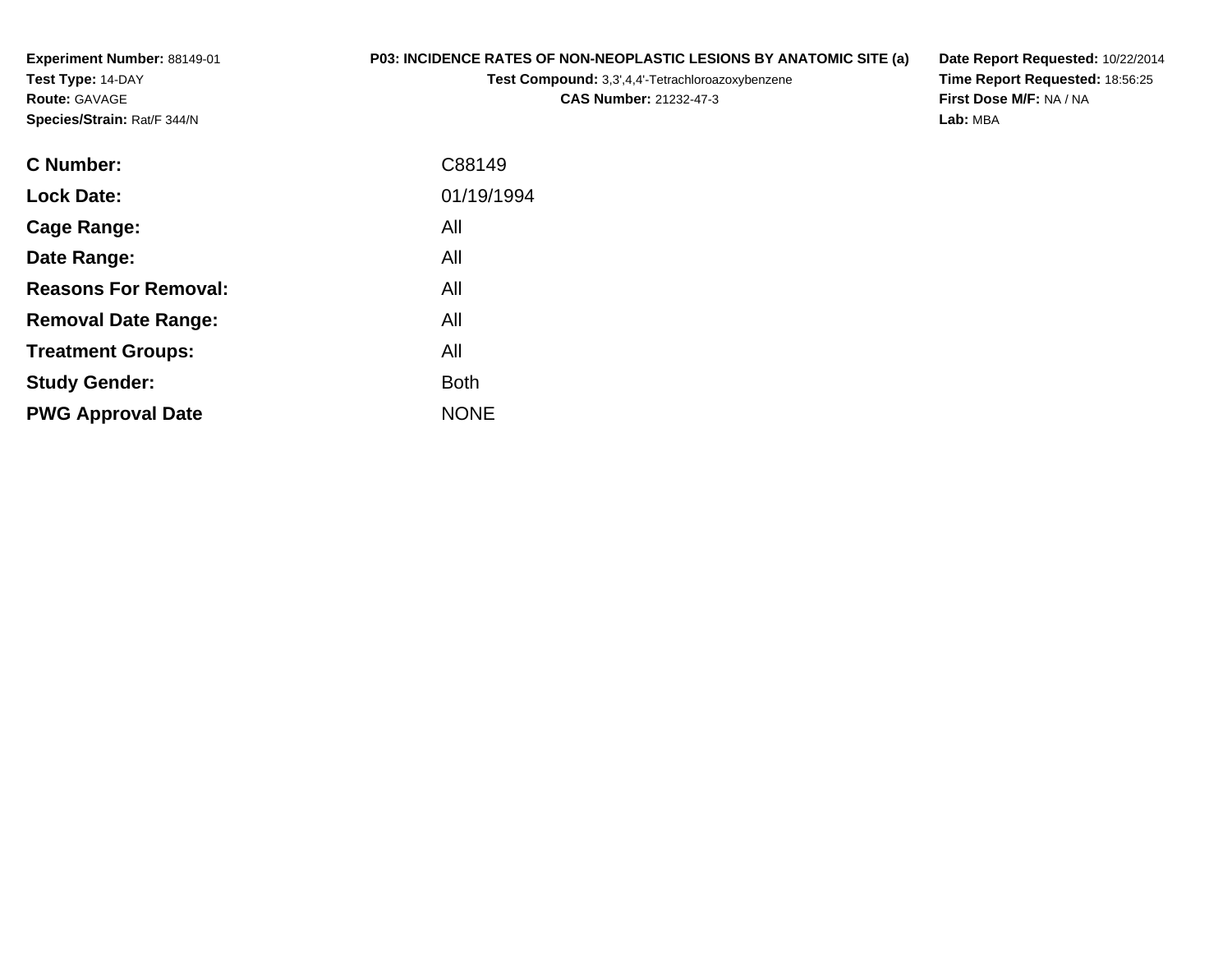**P03: INCIDENCE RATES OF NON-NEOPLASTIC LESIONS BY ANATOMIC SITE (a)**

**Test Compound:** 3,3',4,4'-Tetrachloroazoxybenzene

**CAS Number:** 21232-47-3

**Date Report Requested:** 10/22/2014**Time Report Requested:** 18:56:25**First Dose M/F:** NA / NA**Lab:** MBA

| F 344/N Rat MALE                        | 0 MG/KG        | 12.5<br><b>MG/KG</b> | 32 MG/KG        | <b>80 MG/KG</b> | <b>MG/KG</b><br>200 | <b>MG/KG</b><br>500 |
|-----------------------------------------|----------------|----------------------|-----------------|-----------------|---------------------|---------------------|
| <b>Disposition Summary</b>              |                |                      |                 |                 |                     |                     |
| <b>Animals Initially In Study</b>       | 5              | 5                    | $5\phantom{.0}$ | $5\phantom{.0}$ | 5                   | 5                   |
| <b>Early Deaths</b>                     |                |                      |                 |                 |                     |                     |
| <b>Survivors</b>                        |                |                      |                 |                 |                     |                     |
| <b>Terminal Sacrifice</b>               | 5              | 5                    | 5               | 5               | 5                   | $\sqrt{5}$          |
| <b>Animals Examined Microscopically</b> | $5\phantom{1}$ | 5                    | 5               | 5               | 5                   | $5\phantom{.0}$     |
| ALIMENTARY SYSTEM                       |                |                      |                 |                 |                     |                     |
| Liver                                   | (5)            | (5)                  | (5)             | (5)             | (5)                 | (5)                 |
| Hematopoietic Cell Proliferation        |                |                      |                 | 1(20%)          | 1(20%)              |                     |
| Hepatocyte, Cytoplasmic Alteration      |                | 1 (20%)              | 1(20%)          | 3(60%)          | 4 (80%)             | 5 (100%)            |
| Stomach, Forestomach                    | (5)            | (0)                  | (0)             | (0)             | (0)                 | (5)                 |
| Stomach, Glandular                      | (5)            | (0)                  | (0)             | (0)             | (0)                 | (5)                 |
| CARDIOVASCULAR SYSTEM<br>None           |                |                      |                 |                 |                     |                     |
| <b>ENDOCRINE SYSTEM</b><br>None         |                |                      |                 |                 |                     |                     |
| <b>GENERAL BODY SYSTEM</b><br>None      |                |                      |                 |                 |                     |                     |
| <b>GENITAL SYSTEM</b><br>None           |                |                      |                 |                 |                     |                     |
| <b>HEMATOPOIETIC SYSTEM</b>             |                |                      |                 |                 |                     |                     |
| Lymph Node, Mesenteric                  | (5)            | (0)                  | (0)             | (0)             | (0)                 | (5)                 |
| Hemorrhage                              | 1 (20%)        |                      |                 |                 |                     |                     |
| Spleen                                  | (5)            | (5)                  | (5)             | (5)             | (5)                 | (5)                 |
| Hematopoietic Cell Proliferation        | 2(40%)         | 5 (100%)             | 5 (100%)        | 5 (100%)        | 5 (100%)            | 5 (100%)            |
| Thymus                                  | (5)            | (5)                  | (5)             | (5)             | (5)                 | (5)                 |
| Hemorrhage                              | 1(20%)         |                      | 1(20%)          |                 |                     |                     |
|                                         |                |                      |                 |                 |                     |                     |

a - Number of animals examined microscopically at site and number of animals with lesion

**Experiment Number:** 88149-01

**Species/Strain:** Rat/F 344/N

**Test Type:** 14-DAY**Route:** GAVAGE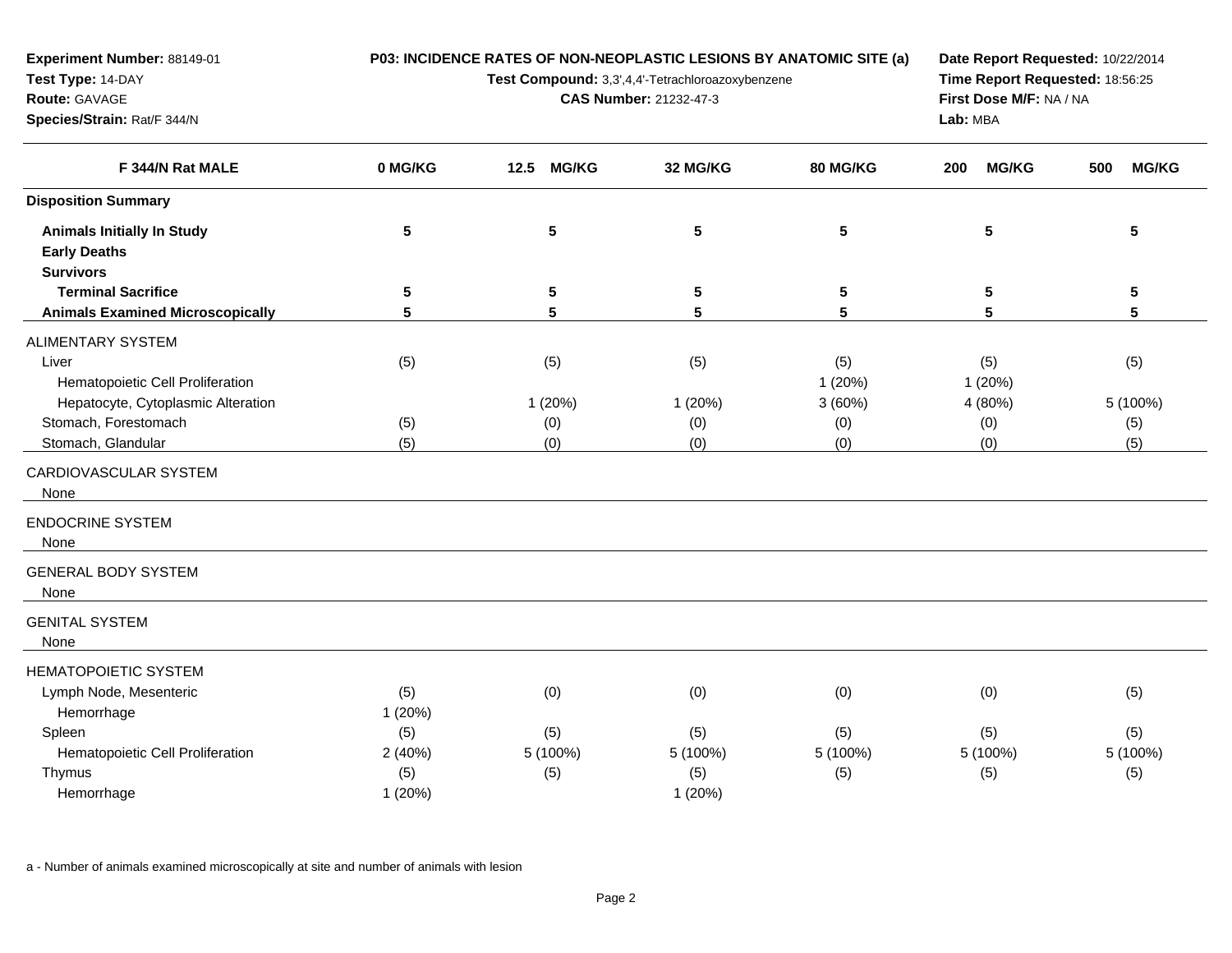| Experiment Number: 88149-01<br>Test Type: 14-DAY<br><b>Route: GAVAGE</b><br>Species/Strain: Rat/F 344/N |         | P03: INCIDENCE RATES OF NON-NEOPLASTIC LESIONS BY ANATOMIC SITE (a)<br>Test Compound: 3,3',4,4'-Tetrachloroazoxybenzene<br>CAS Number: 21232-47-3 | Date Report Requested: 10/22/2014<br>Time Report Requested: 18:56:25<br>First Dose M/F: NA / NA<br>Lab: MBA |                 |                     |                     |
|---------------------------------------------------------------------------------------------------------|---------|---------------------------------------------------------------------------------------------------------------------------------------------------|-------------------------------------------------------------------------------------------------------------|-----------------|---------------------|---------------------|
| F 344/N Rat MALE                                                                                        | 0 MG/KG | 12.5<br><b>MG/KG</b>                                                                                                                              | 32 MG/KG                                                                                                    | <b>80 MG/KG</b> | <b>MG/KG</b><br>200 | <b>MG/KG</b><br>500 |
| Thymocyte, Atrophy                                                                                      |         | 5 (100%)                                                                                                                                          | 5 (100%)                                                                                                    | 5 (100%)        | 5 (100%)            | 5 (100%)            |
| <b>INTEGUMENTARY SYSTEM</b><br>None                                                                     |         |                                                                                                                                                   |                                                                                                             |                 |                     |                     |
| MUSCULOSKELETAL SYSTEM<br>None                                                                          |         |                                                                                                                                                   |                                                                                                             |                 |                     |                     |
| NERVOUS SYSTEM<br>None                                                                                  |         |                                                                                                                                                   |                                                                                                             |                 |                     |                     |
| <b>RESPIRATORY SYSTEM</b><br>None                                                                       |         |                                                                                                                                                   |                                                                                                             |                 |                     |                     |
| SPECIAL SENSES SYSTEM<br>None                                                                           |         |                                                                                                                                                   |                                                                                                             |                 |                     |                     |
| URINARY SYSTEM                                                                                          |         |                                                                                                                                                   |                                                                                                             |                 |                     |                     |
| Kidney                                                                                                  | (5)     | (5)                                                                                                                                               | (5)                                                                                                         | (5)             | (5)                 | (5)                 |
| Hemorrhage, Focal                                                                                       |         |                                                                                                                                                   |                                                                                                             |                 | 1(20%)              |                     |
| Nephropathy, Chronic                                                                                    | 1(20%)  | 5 (100%)                                                                                                                                          | 5 (100%)                                                                                                    | 5 (100%)        | 5 (100%)            | 4 (80%)             |

\*\*\*END OF MALE DATA\*\*\*

a - Number of animals examined microscopically at site and number of animals with lesion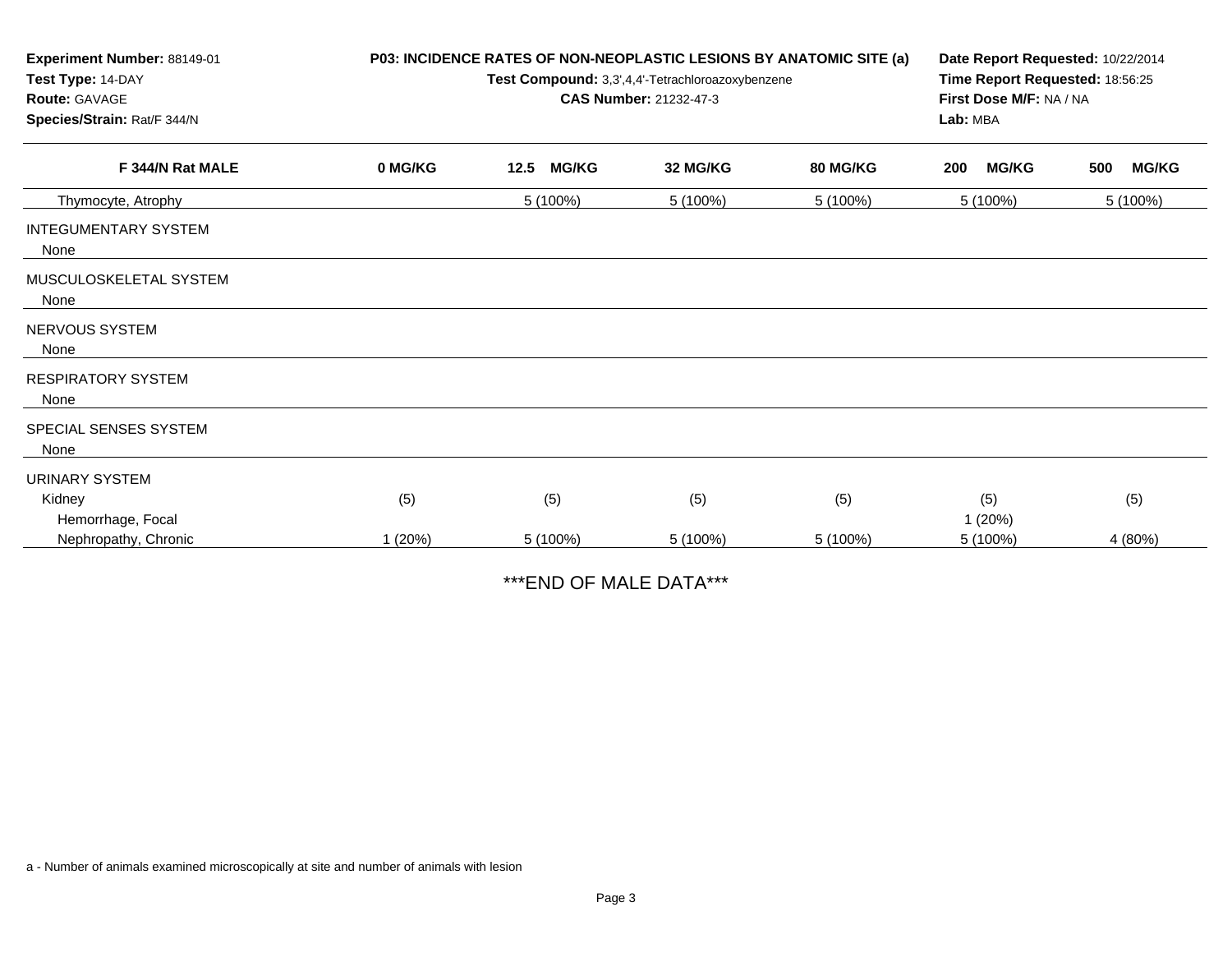**P03: INCIDENCE RATES OF NON-NEOPLASTIC LESIONS BY ANATOMIC SITE (a)**

**Test Compound:** 3,3',4,4'-Tetrachloroazoxybenzene

**CAS Number:** 21232-47-3

**Date Report Requested:** 10/22/2014**Time Report Requested:** 18:56:25**First Dose M/F:** NA / NA**Lab:** MBA

| F 344/N Rat FEMALE                      | 0 MG/KG<br>12.5<br><b>MG/KG</b> |           | 32 MG/KG        | 80 MG/KG | 200<br><b>MG/KG</b> | <b>MG/KG</b><br>500 |  |
|-----------------------------------------|---------------------------------|-----------|-----------------|----------|---------------------|---------------------|--|
| <b>Disposition Summary</b>              |                                 |           |                 |          |                     |                     |  |
| <b>Animals Initially In Study</b>       | 5                               | ${\bf 5}$ | 5               | 5        | $5\phantom{.0}$     | $5\phantom{.0}$     |  |
| <b>Early Deaths</b>                     |                                 |           |                 |          |                     |                     |  |
| <b>Survivors</b>                        |                                 |           |                 |          |                     |                     |  |
| <b>Terminal Sacrifice</b>               | 5                               | 5         | 5               | 5        | 5                   | $\sqrt{5}$          |  |
| <b>Animals Examined Microscopically</b> | 5                               | 5         | $5\phantom{.0}$ | 5        | 5                   | 5                   |  |
| ALIMENTARY SYSTEM                       |                                 |           |                 |          |                     |                     |  |
| Liver                                   | (5)                             | (5)       | (5)             | (5)      | (5)                 | (5)                 |  |
| Hepatocyte, Cytoplasmic Alteration      |                                 |           | 3(60%)          | 5 (100%) | 5 (100%)            | 5 (100%)            |  |
| Inflammation, Focal                     |                                 | 1(20%)    |                 |          |                     |                     |  |
| Stomach, Forestomach                    | (5)                             | (0)       | (0)             | (0)      | (0)                 | (5)                 |  |
| Stomach, Glandular                      | (5)                             | (0)       | (0)             | (0)      | (0)                 | (5)                 |  |
| CARDIOVASCULAR SYSTEM                   |                                 |           |                 |          |                     |                     |  |
| None                                    |                                 |           |                 |          |                     |                     |  |
| <b>ENDOCRINE SYSTEM</b>                 |                                 |           |                 |          |                     |                     |  |
| None                                    |                                 |           |                 |          |                     |                     |  |
| <b>GENERAL BODY SYSTEM</b>              |                                 |           |                 |          |                     |                     |  |
| None                                    |                                 |           |                 |          |                     |                     |  |
| <b>GENITAL SYSTEM</b>                   |                                 |           |                 |          |                     |                     |  |
| None                                    |                                 |           |                 |          |                     |                     |  |
| <b>HEMATOPOIETIC SYSTEM</b>             |                                 |           |                 |          |                     |                     |  |
| Lymph Node, Mesenteric                  | (5)                             | (0)       | (0)             | (0)      | (0)                 | (5)                 |  |
| Spleen                                  | (5)                             | (5)       | (5)             | (5)      | (5)                 | (5)                 |  |
| Congestion                              |                                 |           |                 |          |                     | 1(20%)              |  |
| Hematopoietic Cell Proliferation        |                                 | 2(40%)    | 5 (100%)        | 5 (100%) | 5 (100%)            | 4 (80%)             |  |
| Thymus                                  | (5)                             | (5)       | (5)             | (5)      | (5)                 | (5)                 |  |
| Hemorrhage                              | 1(20%)                          | 1(20%)    |                 |          |                     |                     |  |

a - Number of animals examined microscopically at site and number of animals with lesion

**Experiment Number:** 88149-01

**Species/Strain:** Rat/F 344/N

**Test Type:** 14-DAY**Route:** GAVAGE